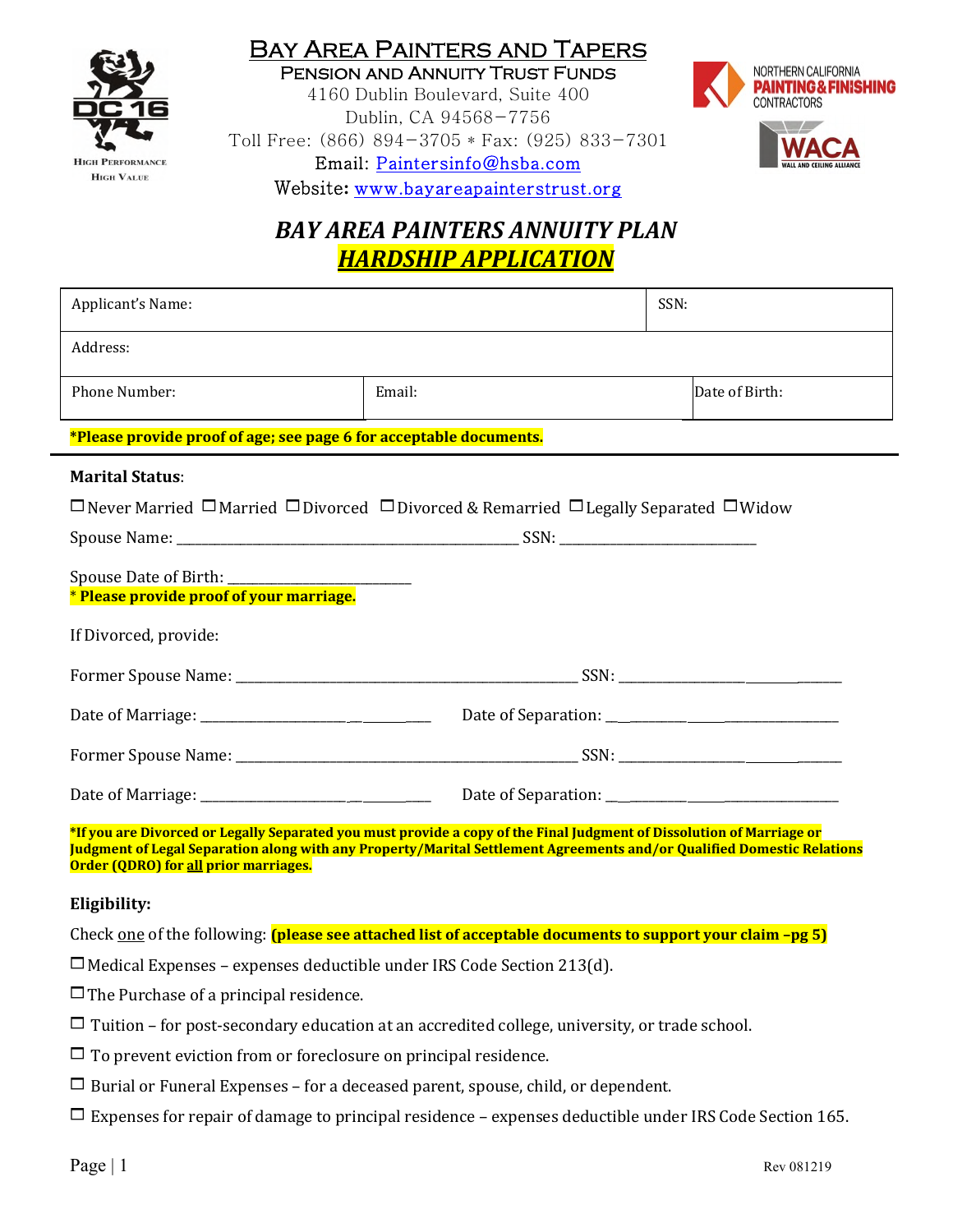

Pension and Annuity Trust Funds 4160 Dublin Boulevard, Suite 400 Dublin, CA 94568-7756 Toll Free: (866) 894-3705 \* Fax: (925) 833-7301 Email: Paintersinfo@hsba.com Website**:** www.bayareapainterstrust.org



# *RESOURCE STATEMENT*

### **Conditions for Hardship Distribution:**

No hardship distribution shall be made unless the board, based upon the Participant's representation and such other facts as are known to the Board, determines that the following conditions are satisfied:

- The distribution is not in excess of the amount of the immediate and heavy financial need of the Participant plus any amounts necessary to pay income taxes or penalties reasonably anticipated resulting from the distribution.
- The Participant has obtained all distributions, other than Hardship distributions, and all non-taxable loans currently available under the qualified retirement plans maintained by the Participant's Employer.

### **Resource Statement:**

I am unable to have my hardship relieved by any of the following:

- Accessing compensation or reimbursement by insurance.
- Liquidating assets to the extent that such liquidation itself does not cause hardship.
- Distributions or loans from any other qualified retirement plan.
- Borrowing from commercial sources on reasonable commercial terms.

### **Please list the commercial sources from which you have sought to borrow:**

| a            |  |
|--------------|--|
| $b$          |  |
| $\mathbf{C}$ |  |
| ď            |  |

I certify under penalty of perjury that all of the above statements are true and correct and that the Trustees shall the right to recover any payments made to me because of a false statement.

\_\_\_\_\_\_\_\_\_\_\_\_\_\_\_\_\_\_\_\_\_\_\_\_\_\_\_\_\_\_\_\_\_\_\_\_\_\_\_\_\_\_\_\_\_\_\_\_\_\_\_\_\_\_\_\_\_\_\_\_\_\_\_\_\_\_\_\_\_\_\_\_ \_\_\_\_\_\_\_\_\_\_\_\_\_\_\_\_\_\_\_\_\_\_\_\_\_\_\_\_\_\_

Signature **Date**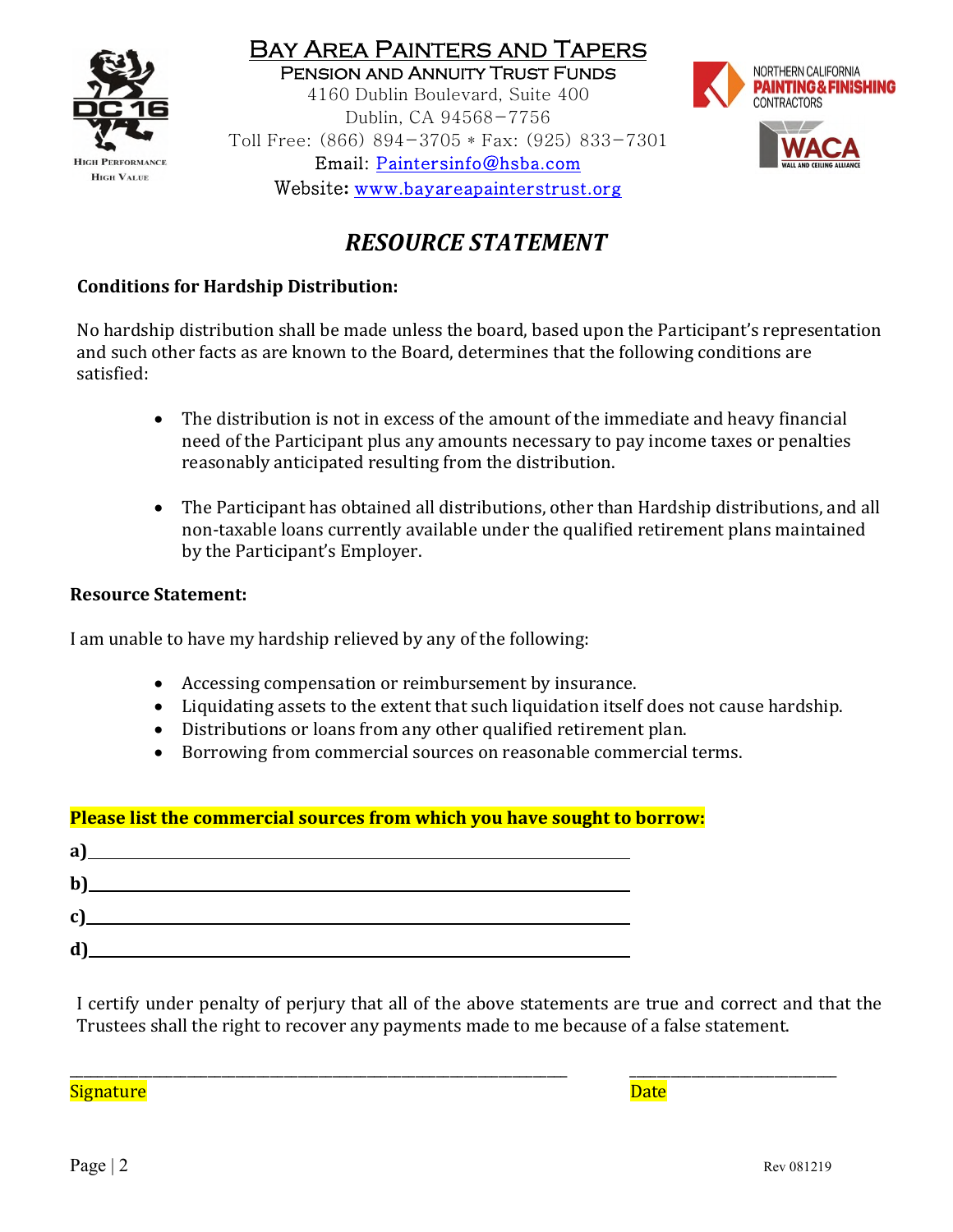

Bay Area Painters and Tapers Pension and Annuity Trust Funds 4160 Dublin Boulevard, Suite 400 Dublin, CA 94568-7756 Toll Free: (866) 894-3705 \* Fax: (925) 833-7301 Email: Paintersinfo@hsba.com Website**:** www.bayareapainterstrust.org



## *SPOUSAL CONSENT FORM*

I understand that my spouse is applying for a lump sum hardship withdrawal and that consenting to this withdrawal will affect my future benefits. I hereby consent to my spouse's election to receive all or a part of our Bay Area Painters and Tapers Annuity Plan benefit as a lump sum hardship withdrawal which I understand is a form other than a Qualified Join and Survivor Annuity. I understand that this means that the amount distributed at this time will not be paid to me in the event my spouse predeceases me.

|                                        |                                                                                             | is my spouse.                                                                                                                                                                                                                                                                                        |  |  |  |
|----------------------------------------|---------------------------------------------------------------------------------------------|------------------------------------------------------------------------------------------------------------------------------------------------------------------------------------------------------------------------------------------------------------------------------------------------------|--|--|--|
|                                        | (Participant Name)                                                                          |                                                                                                                                                                                                                                                                                                      |  |  |  |
| Spouse's Signature                     |                                                                                             | Date                                                                                                                                                                                                                                                                                                 |  |  |  |
| <b>Spouse's Social Security Number</b> |                                                                                             |                                                                                                                                                                                                                                                                                                      |  |  |  |
|                                        | TO BE COMPLETED BY NOTARY PUBLIC                                                            |                                                                                                                                                                                                                                                                                                      |  |  |  |
|                                        |                                                                                             |                                                                                                                                                                                                                                                                                                      |  |  |  |
|                                        |                                                                                             |                                                                                                                                                                                                                                                                                                      |  |  |  |
|                                        | Date                                                                                        | Name and Title of the Officer                                                                                                                                                                                                                                                                        |  |  |  |
|                                        |                                                                                             |                                                                                                                                                                                                                                                                                                      |  |  |  |
|                                        | (Name of Signer)                                                                            |                                                                                                                                                                                                                                                                                                      |  |  |  |
|                                        | person(s), or the entity upon behalf of which the person(s) acted, executed the instrument. | who proved to me on the basis of satisfactory evidence to be the person(s) whose name(s) is/are<br>subscribed to the instrument and acknowledged to me that he/she/they executed the same in<br>his/her/their authorized capacity(ies), and that by his/her/their signature(s) on the instrument the |  |  |  |
| paragraph is true and correct.         |                                                                                             | I certify under PENALTY OF PERJURY under the laws of the State of California that the forgoing                                                                                                                                                                                                       |  |  |  |

WITNESS my hand and official seal.

\_\_\_\_\_\_\_\_\_\_\_\_\_\_\_\_\_\_\_\_\_\_\_\_\_\_\_\_\_\_\_\_\_\_\_\_\_\_\_\_\_\_\_\_\_\_\_\_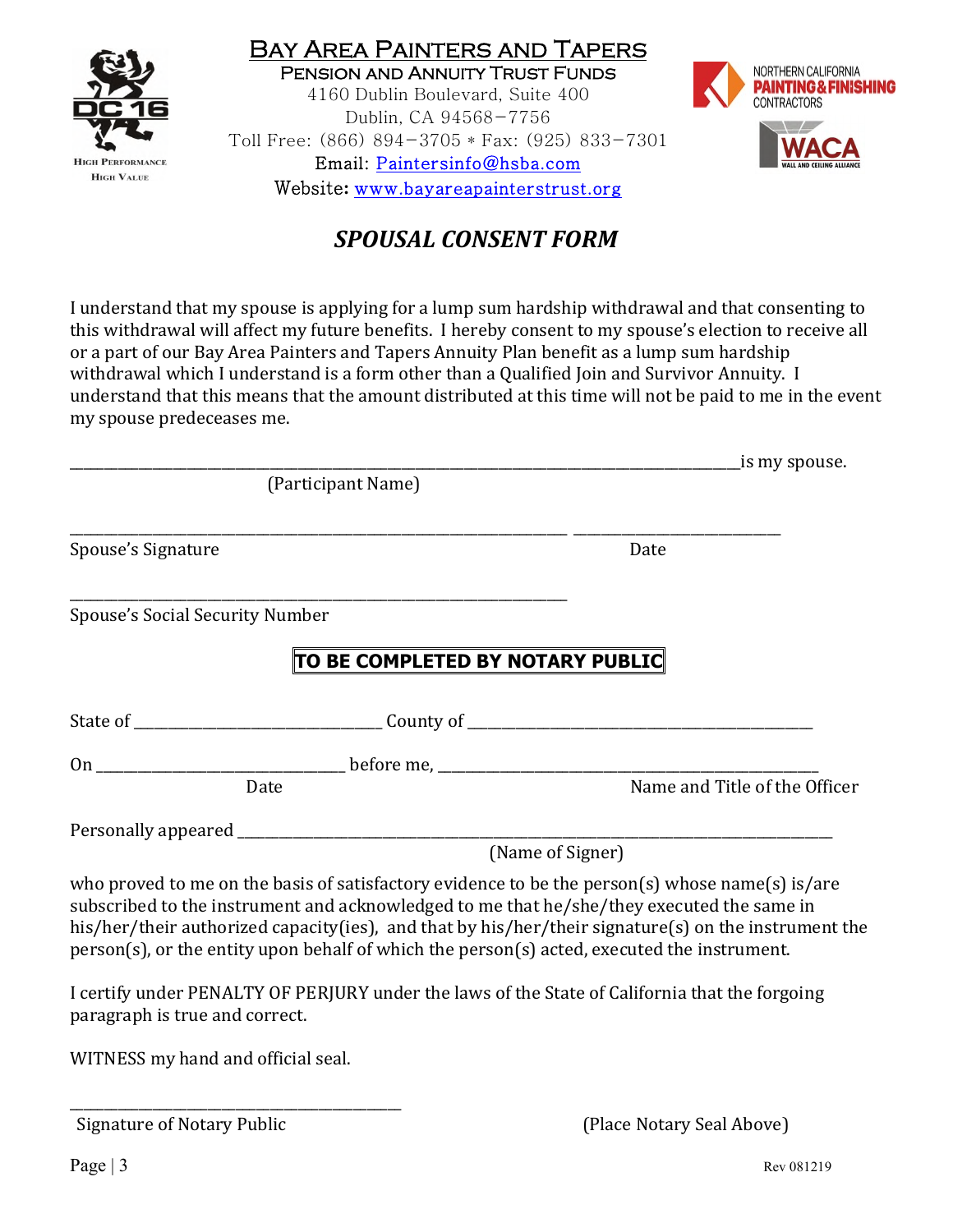

Pension and Annuity Trust Funds 4160 Dublin Boulevard, Suite 400 Dublin, CA 94568-7756 Toll Free: (866) 894-3705 \* Fax: (925) 833-7301 Email: Paintersinfo@hsba.com Website**:** www.bayareapainterstrust.org



# *PAYMENT REQUEST*

Please list the **net** amount needed to relieve the hardship:

**As of January 1, 2019, Participants are eligible for a Hardship distribution of the balances in the Profit-Sharing Account. This sub account is based on the contributions made on behalf of the Participant on or after January 1, 2019 and does not include the balance of the Money Purchase Account which is based on contributions made on behalf of the Participant through December 31, 2018.** 

**\*Please note a 20% federal tax withholding will apply.** 

# *STATE TAX WITHHOLDING (CALIFORNIA ONLY)*

### **Check One:**

I elect to have **NO** State Income Tax withheld.

 I elect to have State Income Tax withheld in an amount equal to 10% of the Federal Tax withholding.

I hereby apply for benefits from the Bay Area Painters and Tapers Annuity Plan. The above statements are true to the best of my knowledge and belief. I understand that a false statement may disqualify me for annuity benefits and that the Board of Trustees shall have the right to recover any payments made to me because of a false statement. I acknowledge that I have read the Plan Rule and Regulations and that any questions I have concerning them have been answered.

Signature: \_\_\_\_\_\_\_\_\_\_\_\_\_\_\_\_\_\_\_\_\_\_\_\_\_\_\_\_\_\_\_\_\_\_\_\_\_\_\_\_\_\_\_\_\_\_\_\_\_\_\_\_\_\_\_\_\_\_\_ Date: \_\_\_\_\_\_\_\_\_\_\_\_\_\_\_\_\_\_\_\_\_\_\_\_\_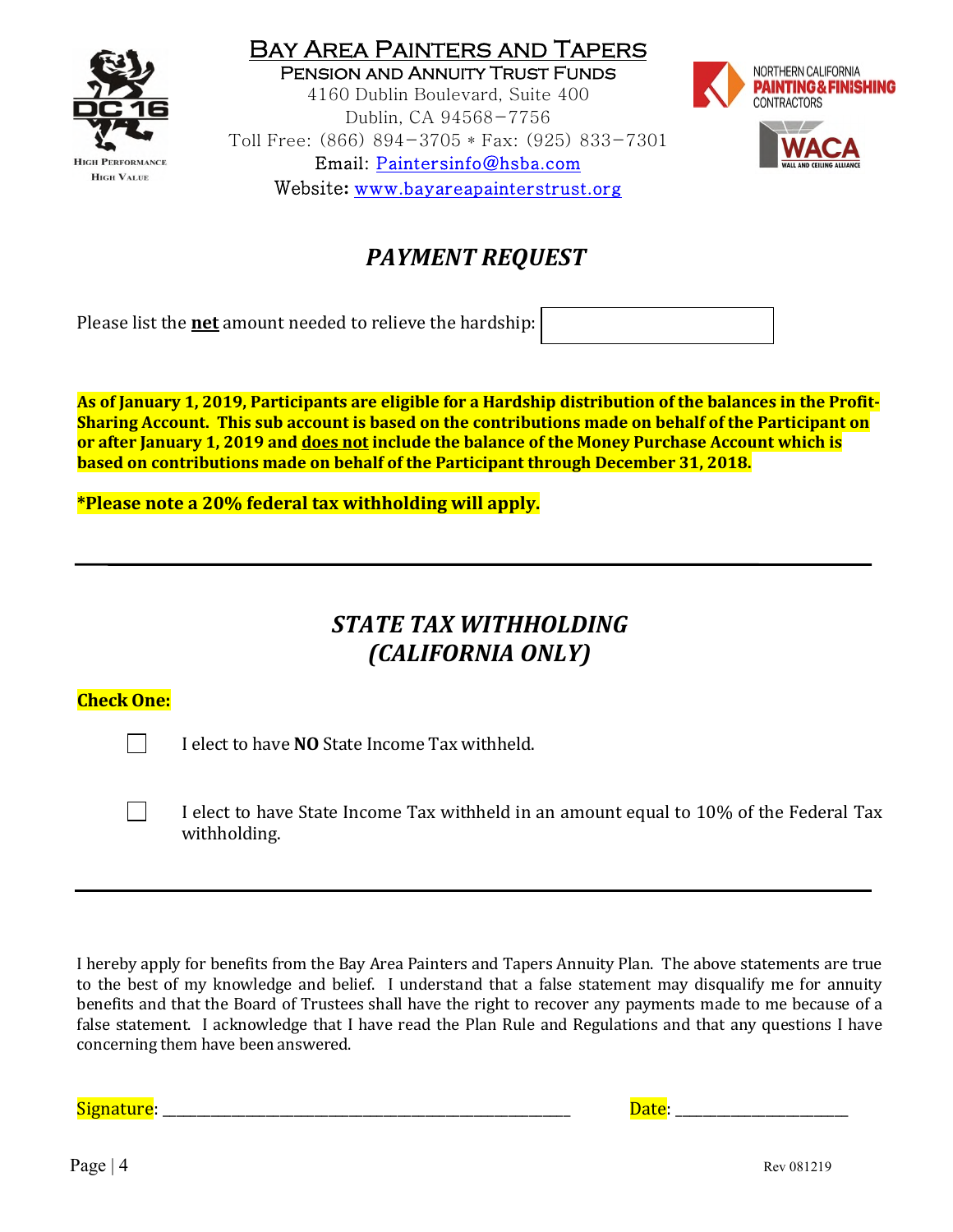

Pension and Annuity Trust Funds 4160 Dublin Boulevard, Suite 400 Dublin, CA 94568-7756 Toll Free: (866) 894-3705 \* Fax: (925) 833-7301 Email: Paintersinfo@hsba.com Website**:** www.bayareapainterstrust.org



# *SUBMISSION OF PROOF OF HARDSHIP*

Failure to provide proper current supporting documentation will result in denial of the hardship request. Please note that other current supporting documentation may be required in addition to the items listed below. Supporting documentation must be prepared within 30 days of the hardship request.

#### MEDICAL EXPENSES INCURRED

- Amount must (1) not be covered by insurance, (2) not paid in its entirety by insurance, or (3) not previously paid by participant.
- Copy of itemized bills
- "Balance due" statements from providers or notices from collection agencies are not acceptable.
- Explanation of benefits (EOBs) from insurance carriers
- If you did not have any insurance at the time the services were performed, you must submit that in writing.

#### FOR MEDICAL EXPENSES NOT YET INCURRED

- Doctor/hospital statement treatment plan identifying name of participant or dependent, service to be rendered, estimated cost of service; statement must be on doctor's/hospital's letterhead; **and**
- Letter from insurance carrier (if applicable) must identify amount to be paid by insurance or denying coverage

#### FOR PURCHASE OF A PRINCIPAL RESIDENCE

- Residential Purchase Agreement
- Statement from Title Company showing Summary of Escrow account for closing costs.
- Good Faith Estimate
- Non-Eligible Expenses: amounts already paid or refinancing a mortgage.

#### FOR EDUCATIONAL EXPENSES

- Letter from University confirming enrollment and outlining fees and tuition for the next 12 months.
- Must have exhausted all other financial aid, grant, or loan options.

#### EVICTION OR FORECLOSURE:

- Copy of current applicable lease. If your tenancy is month-to-month, you must furnish a signed document from the property owner stating the details of your current tenancy. **\*REQUIRED\***
- Original eviction notice or court order of eviction. Must include the amount necessary to prevent eviction (list past due amounts by month) and date on which amounts must be paid.
- Foreclosure notice must be from Mortgage Company, other appropriate agency, or state or local taxing authority stating that foreclosure proceedings will begin if amount not paid.
- The address on the eviction or foreclosure notice must be the same as the address on your account, unless the address on your account is a P.O. Box. If the address on your account is a P.O. Box, you must submit a copy of a utility bill that states your physical address that matches the address on the eviction or foreclosure notice.

#### BURIAL EXPENSES

- Copy of funeral and/or burial bill or other bills (ex: headstone/grave marker, florist) relating to the funeral must identify family member and billed or outstanding balance.
- Original certified death certificate

#### REPAIR OR DAMAGE TO YOUR HOME

- Proof of damage and bill for repairs
- Proof that the damage is covered under IRS Code Section 165.